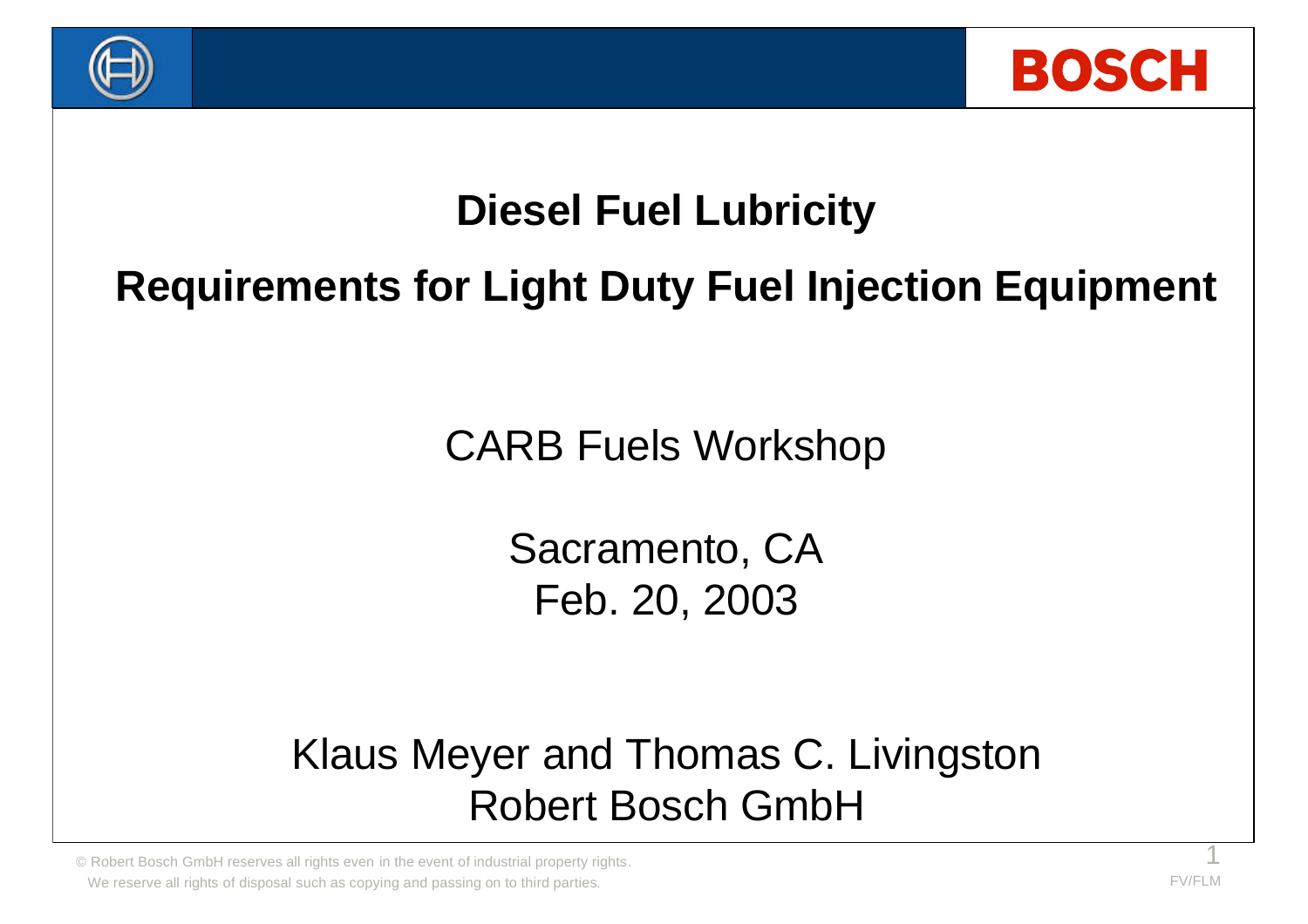



### **This presentation covers the interests of**

- $\rightarrow$  **Robert Bosch GmbH**
- **→ Delphi Diesel Systems**
- <sup>Ë</sup> **Denso Corporation**
- **→ SiemensVDO Automotive AG**
- **→ Stanadyne Automotive Corporation**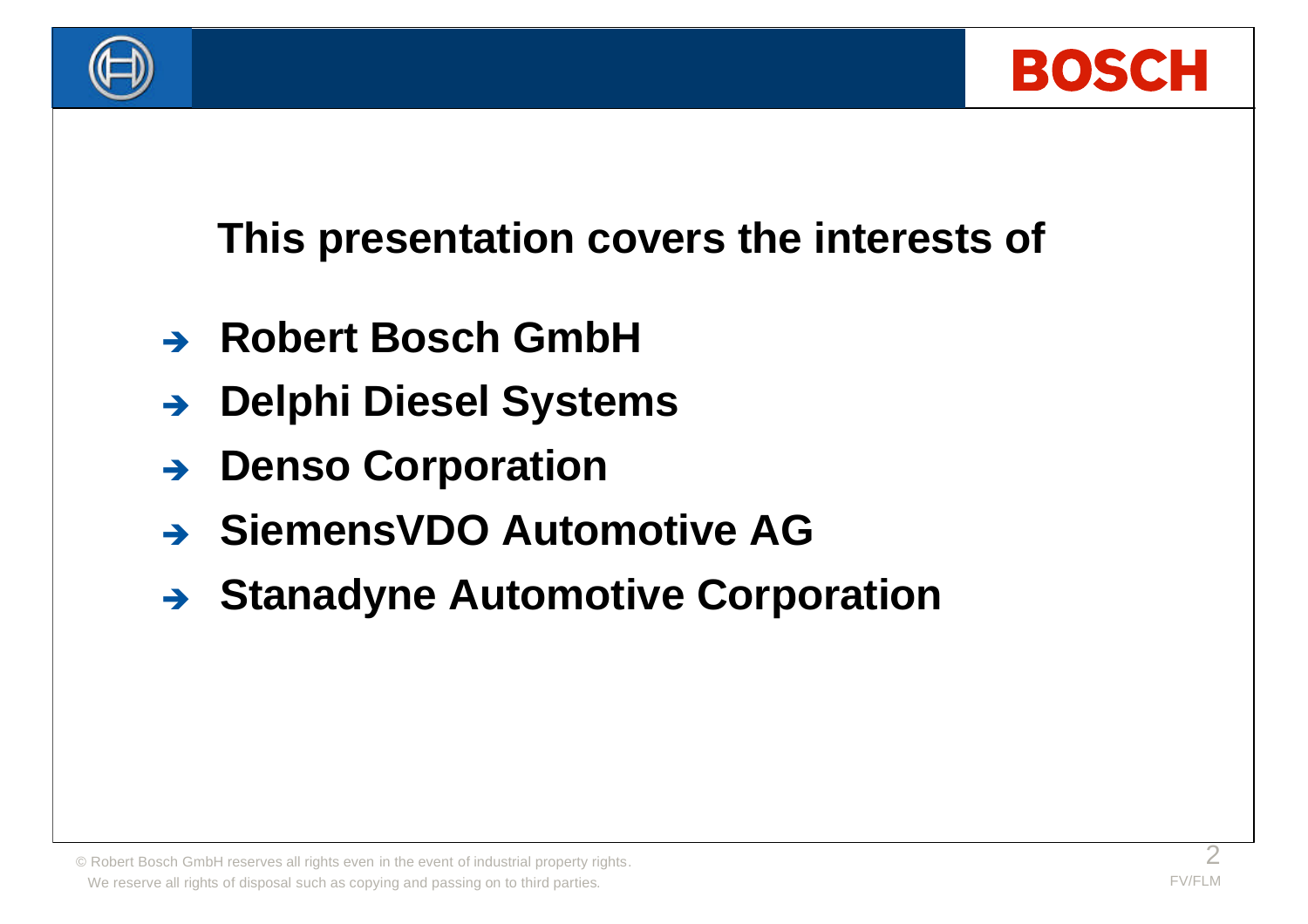

### **Our Mission is to increase the number of Diesel vehicles in the USA especially Passenger Cars + SUVs + Light Duty (LD)**

- <sup>Ë</sup> **Build a Cleaner Environment**
- **Conserve Energy Resources**
- **→ Reduce Fuel Consumption / CAFE** 
	- → Lower CO<sub>2</sub> Emission
- **→ For Diesel Fuel Injection Equipment (DFIE) Lubricity**

#### **is the most valuable and crucial property**

 $\circledcirc$  Robert Bosch GmbH reserves all rights even in the event of industrial property rights.  $\circledcirc$ We reserve all rights of disposal such as copying and passing on to third parties.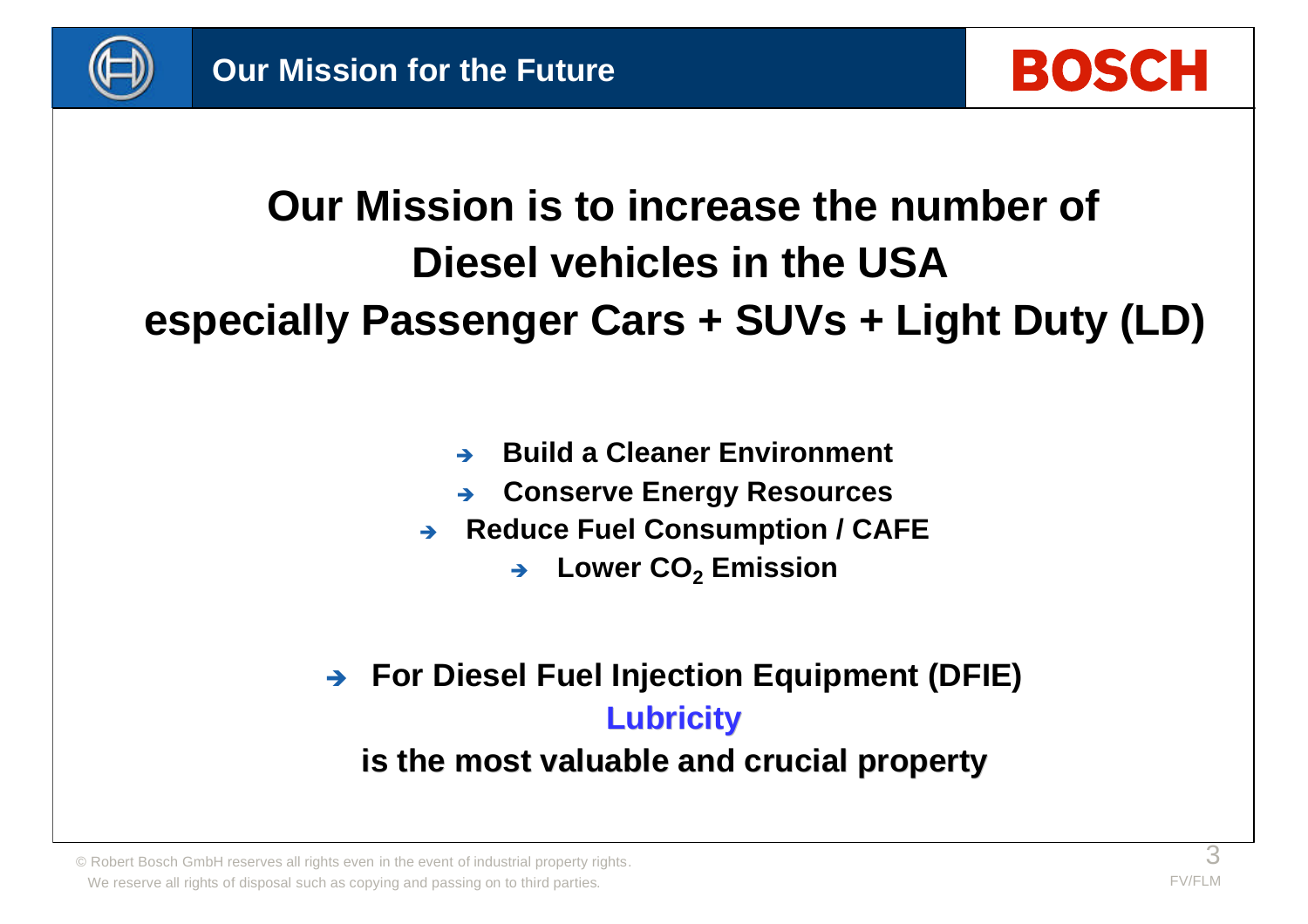

## **BOSCH**

## **Scope of Presentation**

### **Introduction Experience in Europe Comparing USA and Europe**

- $\rightarrow$  Vehicles and DFIF
- $\rightarrow$  Survey Data

### **Requirements**

- $\rightarrow$  HFRR method
- $\rightarrow$  Sensitivity of DFIE to HFRR
- → Rating Table for Assessed Pump Wear
- $\rightarrow$  Endurance Performance

### **Data for Diesel Fuels with HFRR between 400 - 650 µm**

A Pump Performance: Rotary pumps, Common Rail Systems **Engine Results**

### **Conclusions**

© Robert Bosch GmbH reserves all rights even in the event of industrial property rights. 4 We reserve all rights of disposal such as copying and passing on to third parties.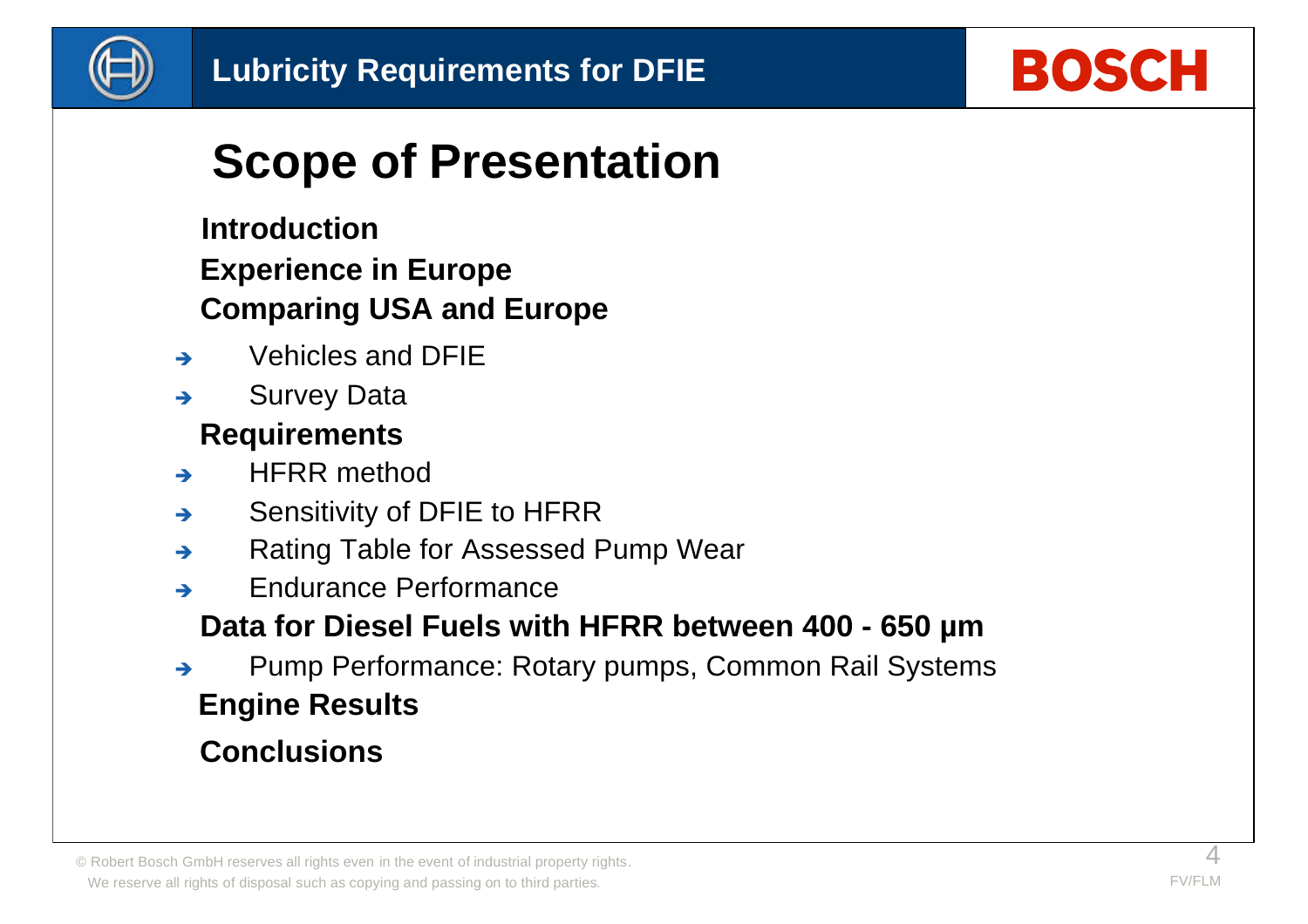



## **A Brief Review**

- $\rightarrow$  Sweden introduced sulphur-free fuels in 1990, California followed in 1993 with low-sulphur fuels
	- $\rightarrow$  Failures of fuel-lubricated injection pumps (for passenger and light duty vehicles)
- $\rightarrow$  Lubricity identified as cause
	- $\rightarrow$  Hydroprocessing for desulphurization reduces lubricity enhancing fuel components
- <sup>Ë</sup> All DFIE manufacturers **afflicted**
- $\rightarrow$  Process to define wear test method and lubricity limit for fuel spec: HFRR (ISO 12156-1, -2, ASTM D-6079) **® EN 590 et al. Lubricity Limit =460 µm**
	- SLBOCLE (ASTM D-6078/99)

<sup>©</sup> Robert Bosch GmbH reserves all rights even in the event of industrial property rights.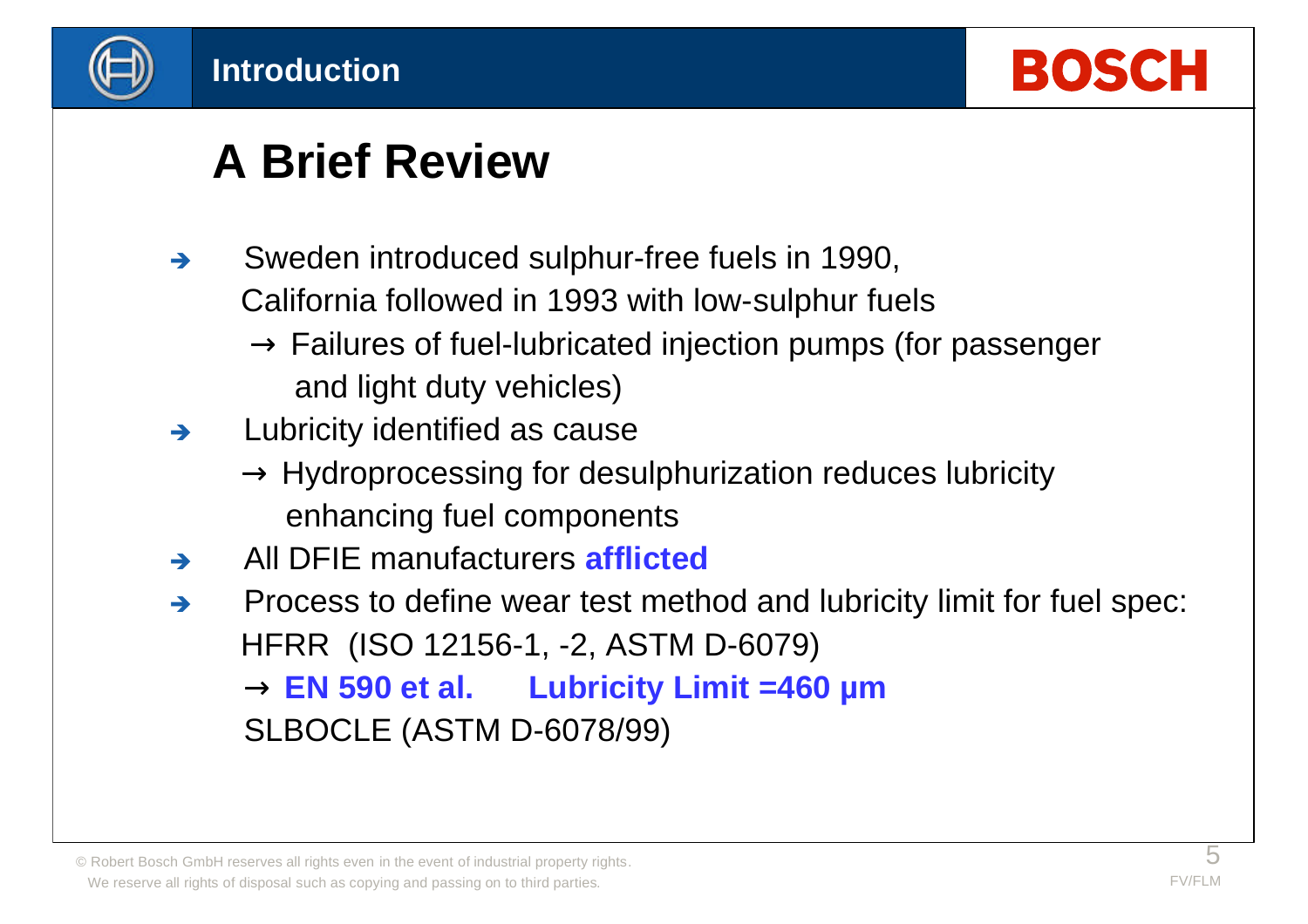



## **Current Situation in EU**

- → In Europe 40 % of new cars are **Diesel** vehicles:
	- $\rightarrow$  Passenger and Light Duty vehicles (e.g. SUV)
- → EN 590 lubricity spec. (HFRR 460 µm max.) successfully prevents field problems
- → Diesel vehicles improve fuel consumption **by 30 %** compared to SI engines
- → Diesel vehicles have low fuel consumption (up to 78 mpg)
- → Diesel vehicles produce lower CO<sub>2</sub> emissions
- $\rightarrow$  Diesel vehicles provide low service costs and high service intervals
- $\rightarrow$  Drivers enjoy driving diesel vehicles due to superior torque characteristics
- **EXALUTE:** Majority of High Pressure DFIE is **fuel-lubricated**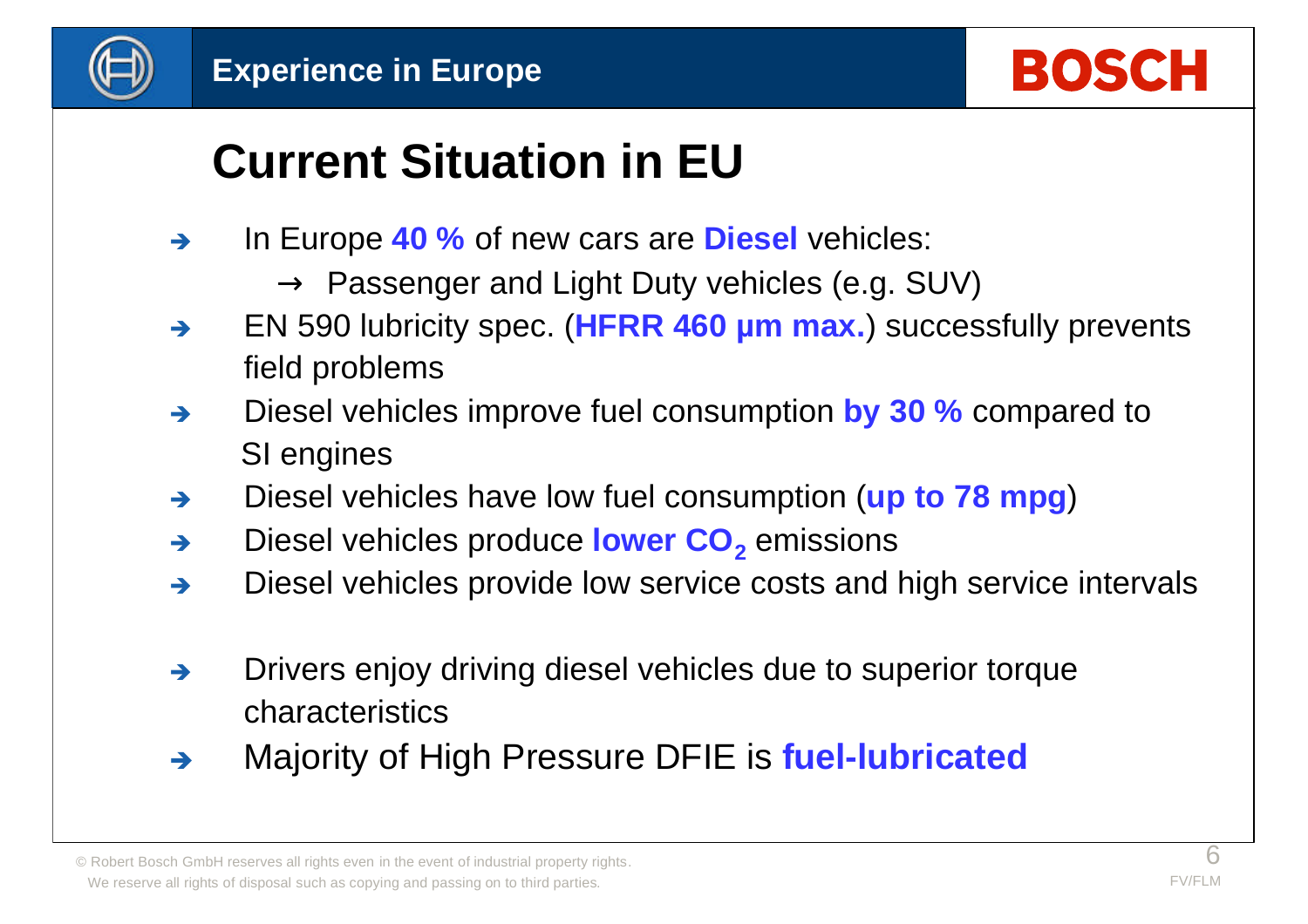



### **Main Differences in Diesel Vehicles**

|                                   | <b>Today</b><br>$\bigcup$                       |                                  | <b>Future</b><br>Ψ             |                                  |  |
|-----------------------------------|-------------------------------------------------|----------------------------------|--------------------------------|----------------------------------|--|
|                                   |                                                 |                                  |                                |                                  |  |
|                                   | U.S. / California                               | <b>EU</b>                        | U.S. / California              | EU                               |  |
| <b>Vehicles</b>                   | <b>Heavy Duty</b><br>$\bullet$                  | <b>Passenger</b><br>$\bullet$    | <b>Light Duty</b><br>$\bullet$ | <b>Passenger</b>                 |  |
|                                   | Light Duty<br>$\bullet$                         | $\bullet$ Light Duty             | <b>Heavy Duty</b><br>$\bullet$ | <b>Light Duty</b><br>$\bullet$   |  |
|                                   |                                                 | <b>Heavy Duty</b>                | Passenger                      | <b>Heavy Duty</b>                |  |
| <b>DFIE</b>                       | <b>Inline pumps</b><br>$\bullet$                | <b>Common Rail</b><br>$\bullet$  | Inline pumps<br>$\bullet$      | <b>Common Rail</b><br>$\bullet$  |  |
|                                   | UIS/UPS<br>$\bullet$                            | UIS/UPS                          | UIS/UPS<br>$\bullet$           | UIS/UPS<br>$\bullet$             |  |
|                                   | <b>Common Rail</b><br>$\bullet$                 | <b>Rotary pumps</b><br>$\bullet$ | <b>Common Rail</b>             | <b>Rotary pumps</b><br>$\bullet$ |  |
|                                   | Rotary pumps                                    |                                  | <b>Rotary pumps</b>            |                                  |  |
| <b>Lubricity</b><br>requirement   | $(+)$                                           | $+ +$                            | $+ +$                          | $^{\tiny{++}}$                   |  |
| <b>Lubricity</b><br>specification | U.S.A.: none<br><b>CA: SLBOCLE</b><br>guideline | HFRR 460 µm max.                 | HFRR 460 µm<br>max.            | HFRR 460 µm max.                 |  |

© Robert Bosch GmbH reserves all rights even in the event of industrial property rights. 7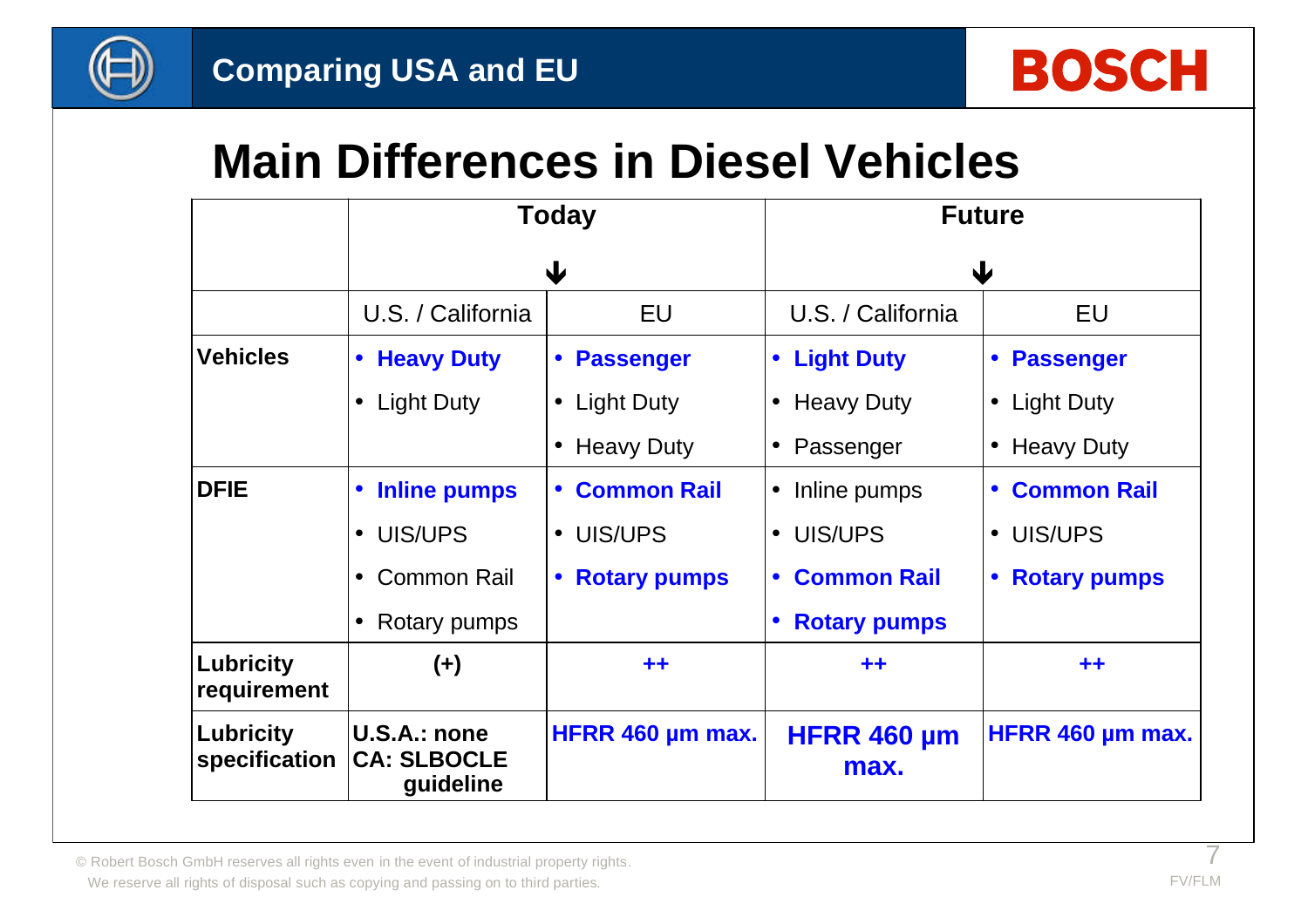

### **Samples from Summer 2002**

| <b>Property</b>             | <b>Unit</b>       | <b>U.S.A.</b> | <b>Europe</b> | <b>Assessment of</b>        |
|-----------------------------|-------------------|---------------|---------------|-----------------------------|
|                             |                   |               | (EN 590)      | <b>U.S.A. Quality</b>       |
| Density                     | kg/m <sup>3</sup> | 813  863      | 820  845      | wide range                  |
| <b>Viscosity</b>            | c.St. $(40 °C)$   | $2.1$ $3.2$   | 2.04.5        | o.k.                        |
| Dist. 95% vol rec.          | $\rm ^{\circ}C$   | 324  344      | < 360         | o.k.                        |
| <b>Total Aromatic Cont.</b> | $\frac{0}{0}$     | 1646          | n.a.          | many high numbers           |
| Cetane No.                  |                   | 44  57        | > 51          | many low numbers            |
| Sulphur                     | mg/kg             | 23416         | < 350         | not o.k. for aftertreatment |
| Water                       | mg/kg             | 42  96        | < 200         | o.k.                        |
| <b>Total Contamination</b>  | mg/kg             | 0.83.1        | < 24          | some high numbers           |
| (particulates)              |                   |               |               | (EN590 limit too high)      |
| Lubricity                   | $µm$ (HFRR 60C)   | 351  648      | < 460         | 80% of samples $>$ 460 µm   |
| Alcohol                     | $%$ vol.          | < 0.1         | n.a.          | o.k.                        |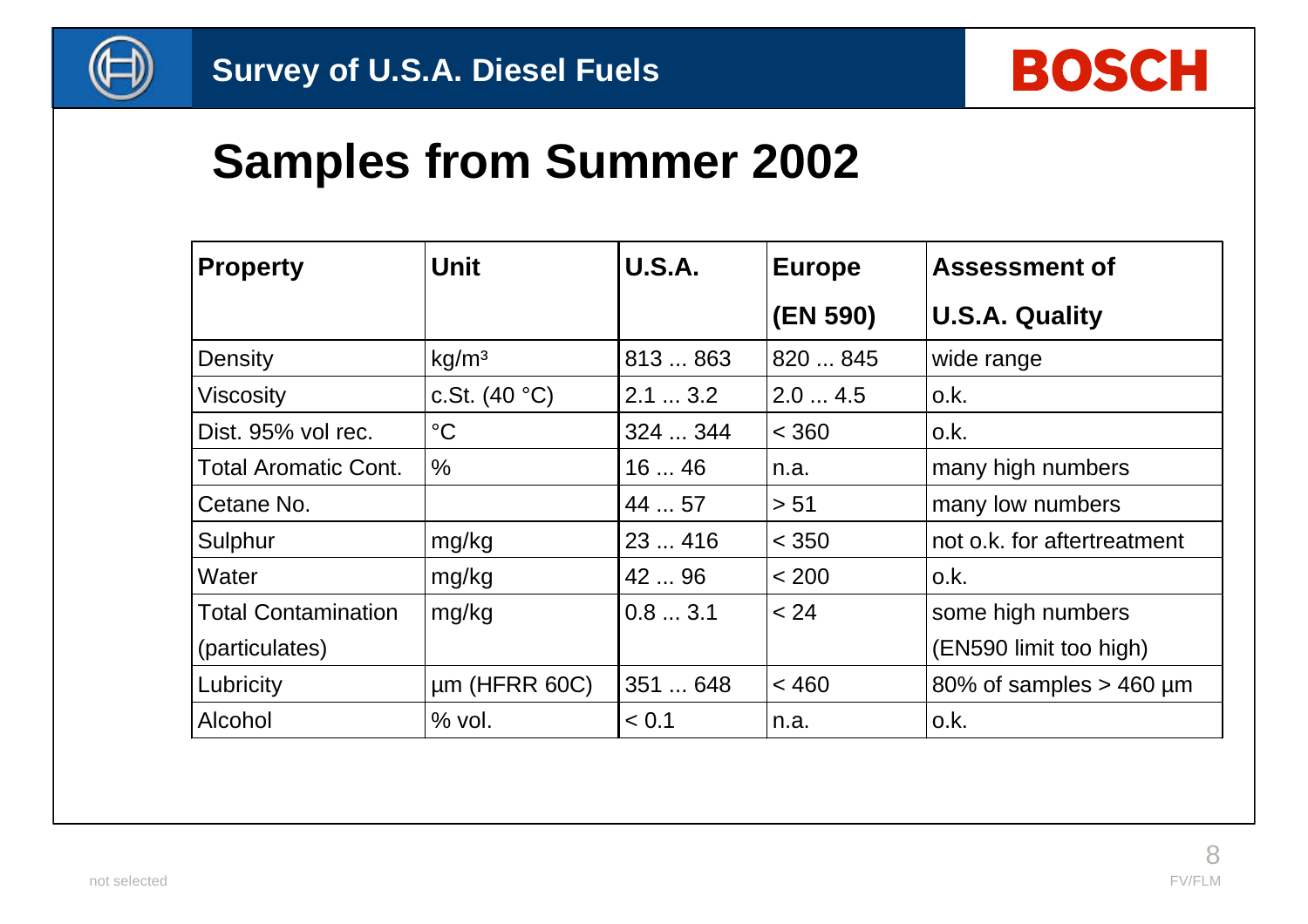



### **ISO 12156-1 Method**



**Test conditions:**

| <b>Applied load</b>      | $200 g \pm 0.01 g$        |  |  |
|--------------------------|---------------------------|--|--|
| <b>Stroke length</b>     | $1 \pm 0.02$ mm           |  |  |
| <b>Frequency</b>         | $50 \pm 1$ Hz             |  |  |
| <b>Test duration</b>     | $75 \pm 0.1$ min          |  |  |
| <b>Fluid temperature</b> | $60 \pm 2$ °C             |  |  |
| <b>Fluid volume</b>      | $2 \pm 0.20$ ml           |  |  |
| <b>Bath surface</b>      | $6 \pm 1$ cm <sup>2</sup> |  |  |



# **® ® WS1.4 µm**

 $\circledcirc$  Robert Bosch GmbH reserves all rights even in the event of industrial property rights. We reserve all rights of disposal such as copying and passing on to third parties.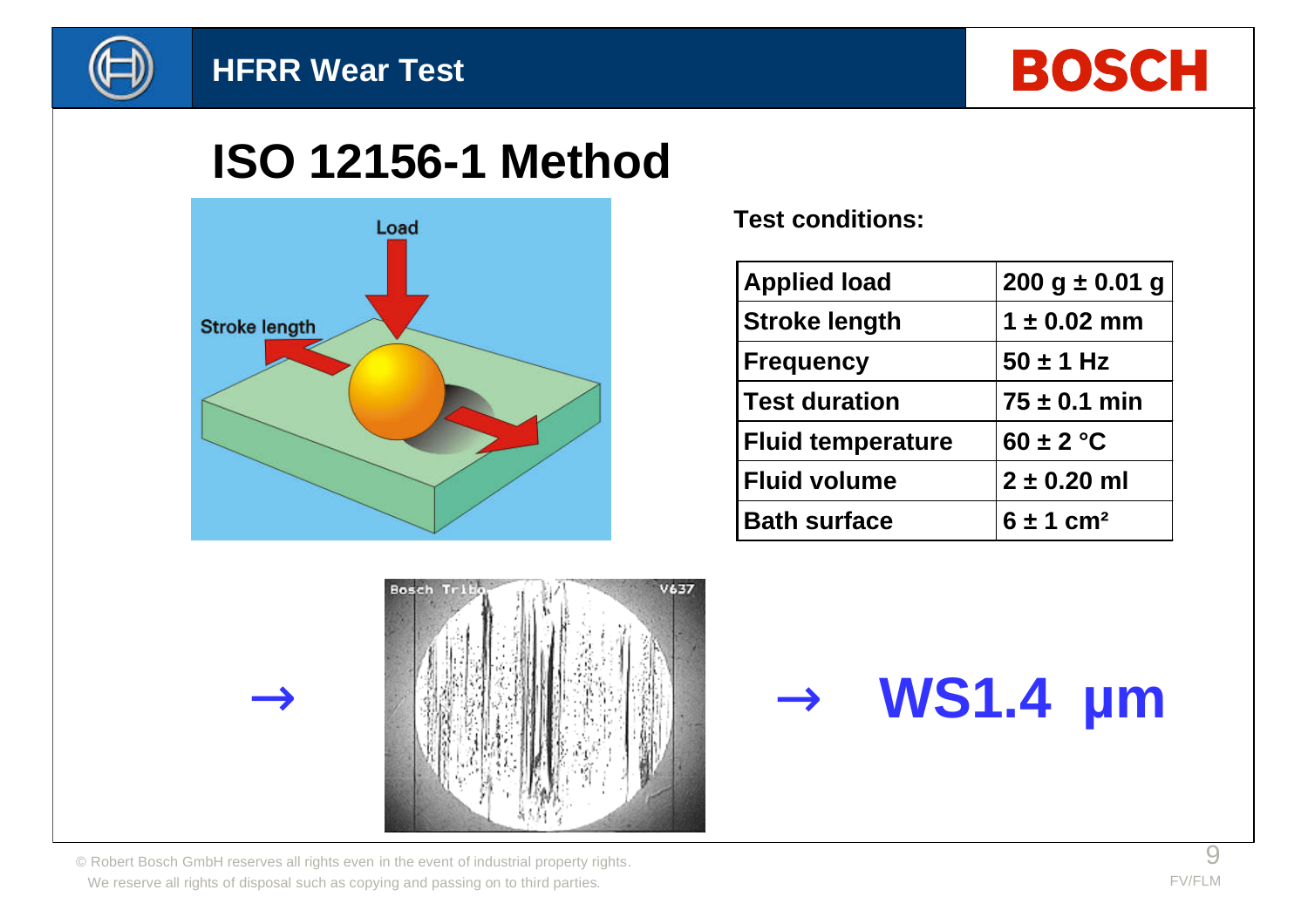





## **Sensitivity of DFIE to HFRR**



© Robert Bosch GmbH reserves all rights even in the event of industrial property rights. We reserve all rights of disposal such as copying and passing on to third parties.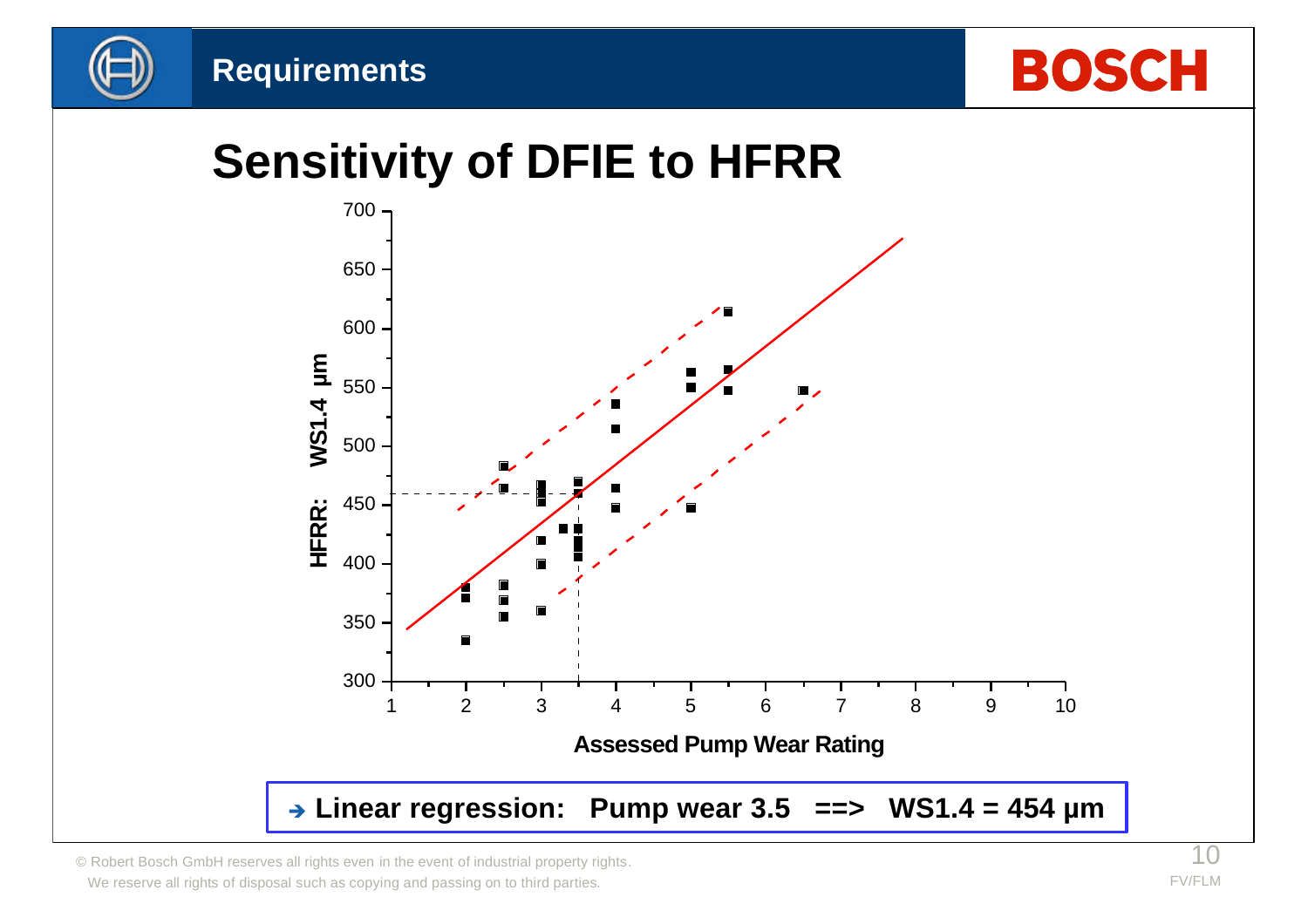

### **Table to Assess Pump Wear**

| <b>Component</b>                                    | Wear rating: $1 - 3.5$              |               | Wear rating: $4-6$         |                  | Wear rating: $7 - 10$                          |                  |
|-----------------------------------------------------|-------------------------------------|---------------|----------------------------|------------------|------------------------------------------------|------------------|
|                                                     | Durability + performance = $100 \%$ |               | Durability reduced to 20 % |                  | Durability reduced to 1 %<br>Immediate failure |                  |
|                                                     | Type of wear                        | Wear rate     | Type of wear               | Wear rate        | Type of wear                                   | <b>Wear rate</b> |
| <b>Cam plate</b><br>runway                          | rolling and abrasive                | $< 1 \mu m$   | seizure and fatigue        | $1 - 30 \mu m$   | fatigue                                        | not determinable |
| cam plate centre                                    | fretting                            | $1 - 3 \mu m$ | fretting                   | $3 - 10 \mu m$   | fretting                                       | $> 10 \mu m$     |
| cam plate claws                                     | fretting                            | $< 10 \mu m$  | rolling and fretting       | $10 - 20 \mu m$  | seizure                                        | not determinable |
| <b>Roller</b>                                       | rolling                             | $< 1 \mu m$   | seizure and fatique        | $1 - 5 \mu m$    | seizure and fatique                            | not determinable |
| <b>Roller bolt</b><br>point of contact<br>to roller | rolling                             | $< 1 \mu m$   | fretting and seizure       | $1 - 10 \mu m$   | seizure                                        | $>10 \mu m$      |
| point of contact<br>to roller ring                  | fretting                            | $< 10 \mu m$  | fretting                   | $10 - 15 \mu m$  | seizure                                        | $>15 \mu m$      |
| <b>Fuel pump</b><br><b>blades</b>                   | fretting                            | $< 10 \mu m$  | fretting                   | $10 - 200 \mu m$ | fretting and seizure                           | not determinable |
| raceway                                             | fretting                            | $1 - 2 \mu m$ | fretting                   | $2 - 100 \mu m$  | fretting and seizure                           | not determinable |

#### **→ Pump wear must not exceed "green" zone to meet customer expectation**

© Robert Bosch GmbH reserves all rights even in the event of industrial property rights. 11 We reserve all rights of disposal such as copying and passing on to third parties.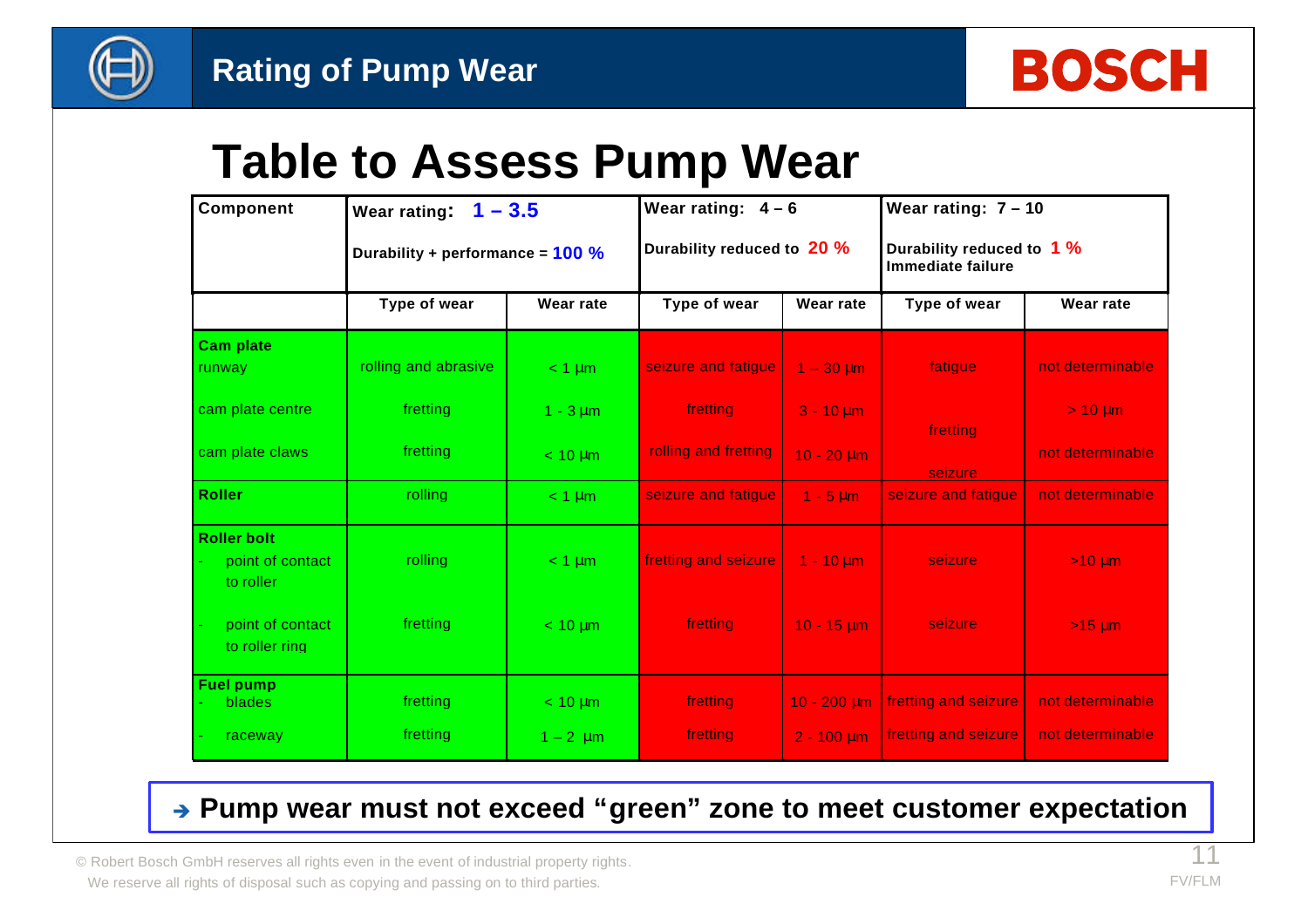

### **Pump Wear vs. Lubricity over Lifetime**



© Robert Bosch GmbH reserves all rights even in the event of industrial property rights.  $12$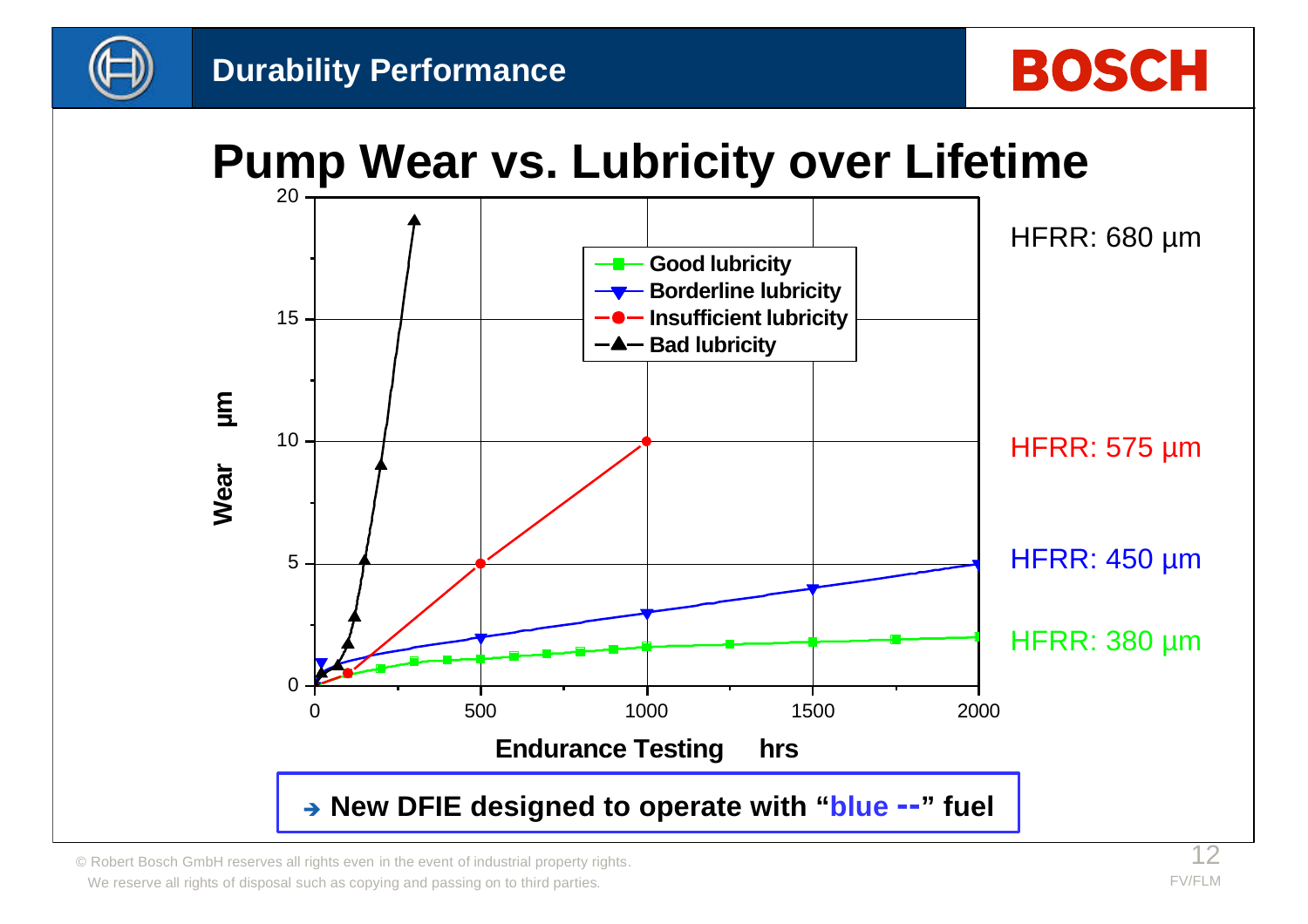

## **VE - Rotary Pump with HFRR 450 µm Fuel**



Bolts: slight scuffing Supply pump vanes: increased abrasive wear

#### **→ Fuel represents borderline EU quality**

**→ Fuel adequate for purpose** 

© Robert Bosch GmbH reserves all rights even in the event of industrial property rights.  $13$ We reserve all rights of disposal such as copying and passing on to third parties.

**BOSCH**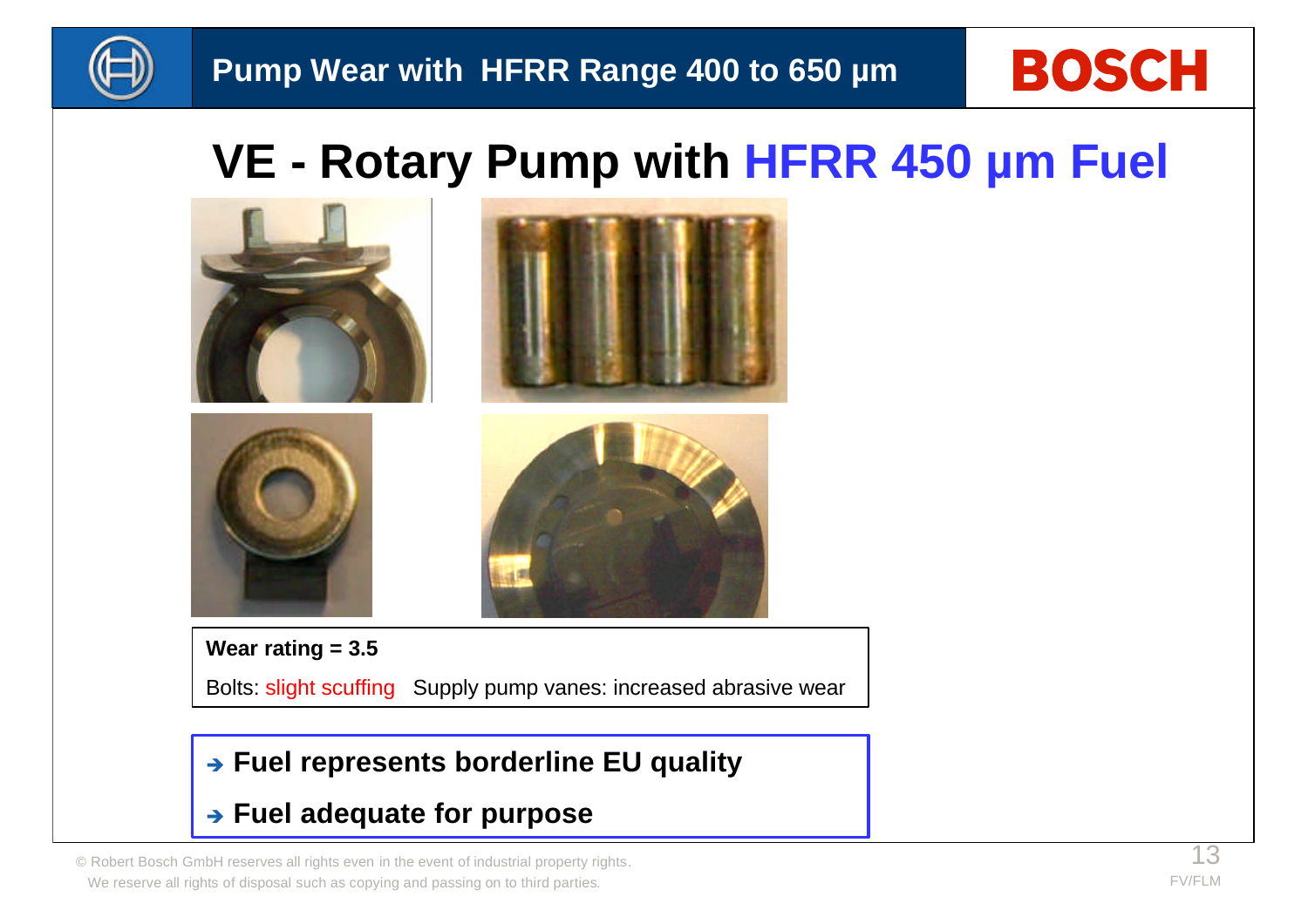

# **BOSCH**

## **VE - Rotary Pump with HFRR 650 µm Fuel**



© Robert Bosch GmbH reserves all rights even in the event of industrial property rights. 14 We reserve all rights of disposal such as copying and passing on to third parties.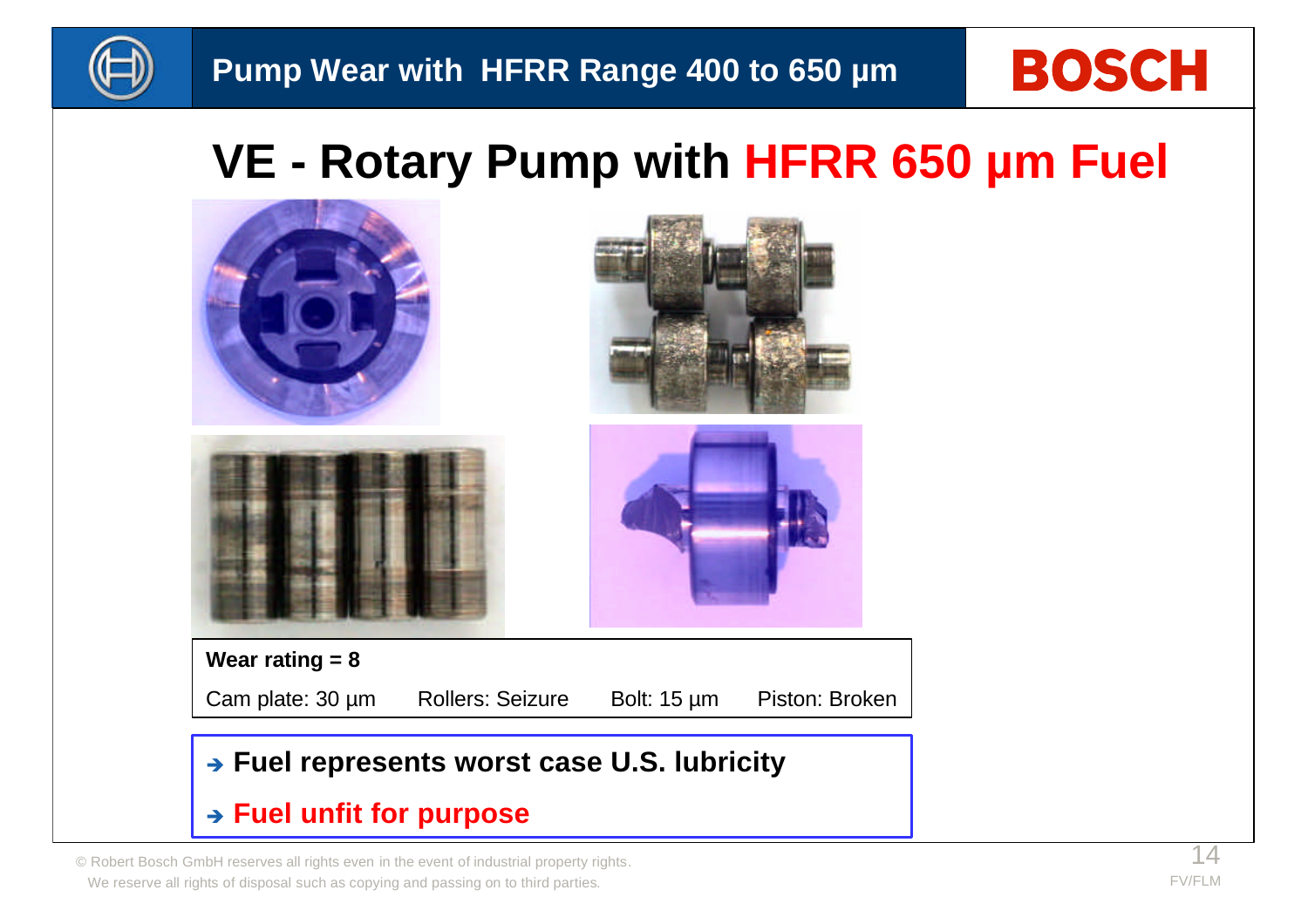

## **VP44 - Rotary Pump with HFRR 400 µm Fuel**



#### **Wear rating = 3.0**

Supply pump, roller shoes, feed pump tooth system, and timing piston: minor polishing

#### **→ Fuel represents typical EU quality**

#### **→ Fuel fit for purpose**

© Robert Bosch GmbH reserves all rights even in the event of industrial property rights.  $15$ We reserve all rights of disposal such as copying and passing on to third parties.

**BOSCH**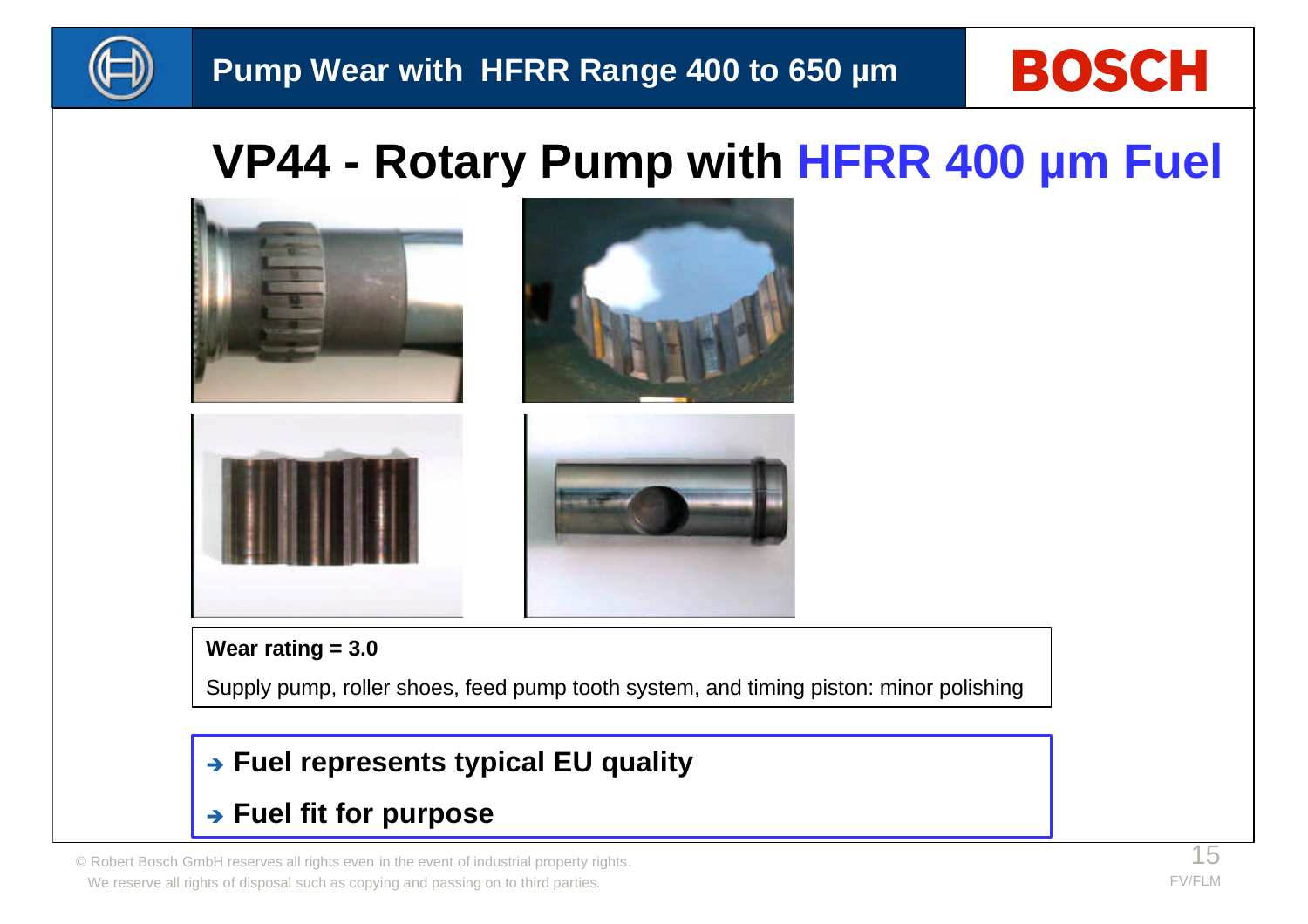

## **VP44 - Rotary Pump with HFRR 650 µm Fuel**



#### **Wear rating = 7.0**

Supply pump, feed pump tooth system, high pressure piston and vanes: severe wear

#### **→ Fuel represents worst case U.S. lubricity**

#### $\rightarrow$  Fuel unfit for purpose

© Robert Bosch GmbH reserves all rights even in the event of industrial property rights.  $16$ We reserve all rights of disposal such as copying and passing on to third parties.

**BOSCH**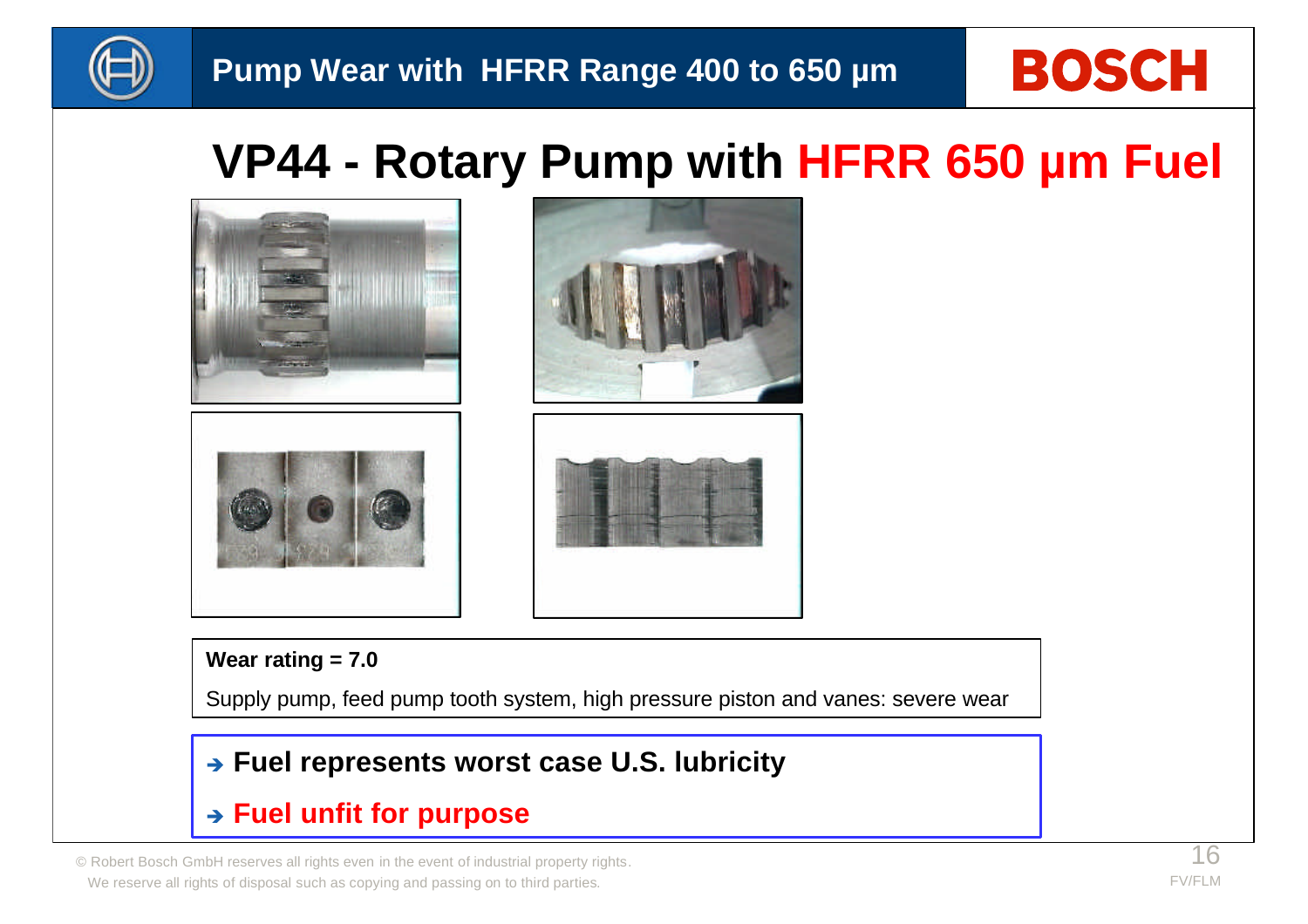

# **BOSCH**

### **Common Rail System with HFRR 460 µm Fuel**



#### **→ Fuel represents borderline EU quality**

#### **→ Fuel adequate for purpose**

© Robert Bosch GmbH reserves all rights even in the event of industrial property rights. 17 We reserve all rights of disposal such as copying and passing on to third parties.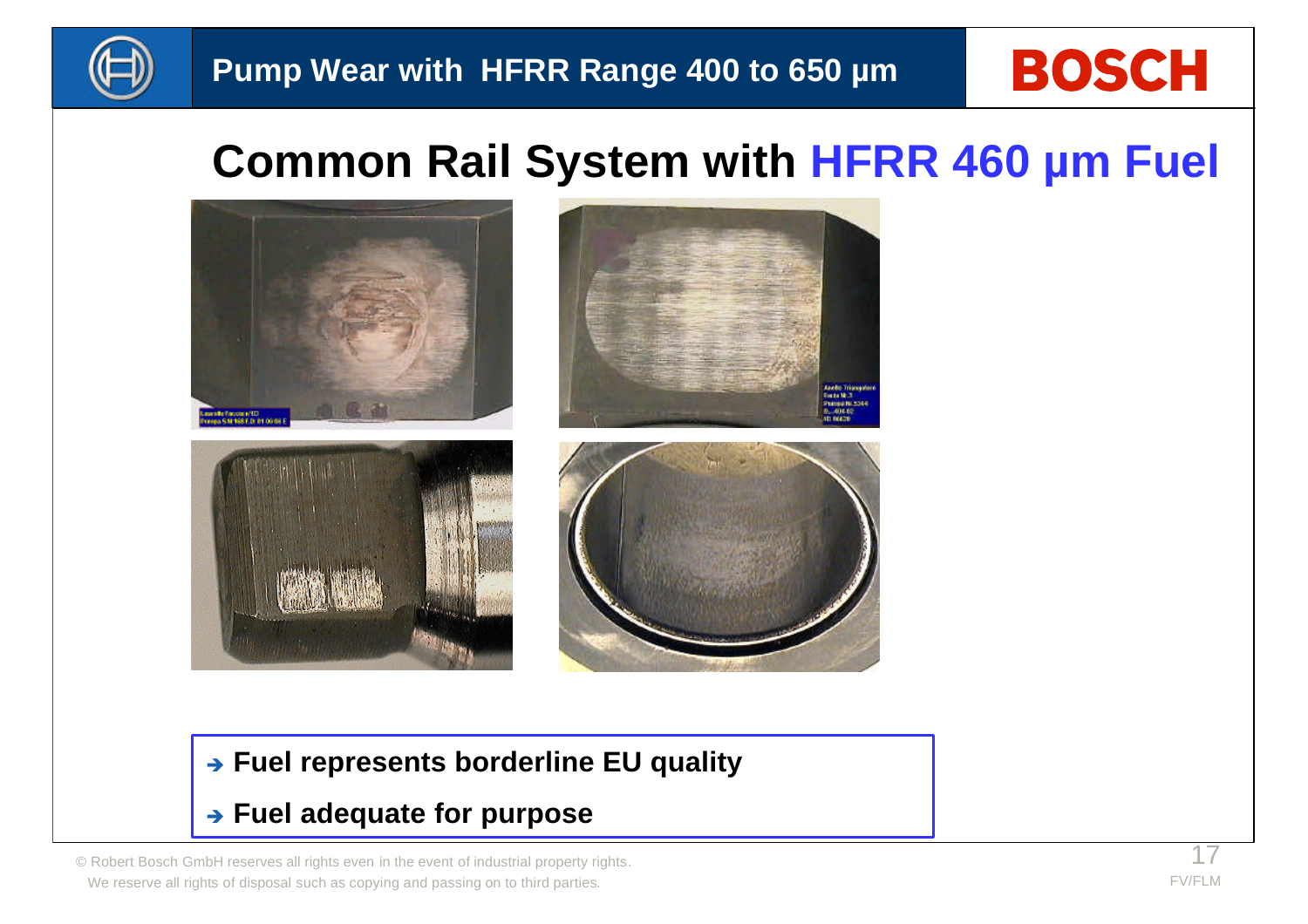

# **BOSCH**

### **Common Rail System with HFRR 650 µm Fuel**



Piston: Seizure Piston bottom center: 15 µm; Bearing shell: Seizure; Polygon: ≥ 1000 µm

#### **→ Fuel represents worst case U.S. lubricity**

#### $\rightarrow$  Fuel unfit for purpose

© Robert Bosch GmbH reserves all rights even in the event of industrial property rights.  $18$ We reserve all rights of disposal such as copying and passing on to third parties.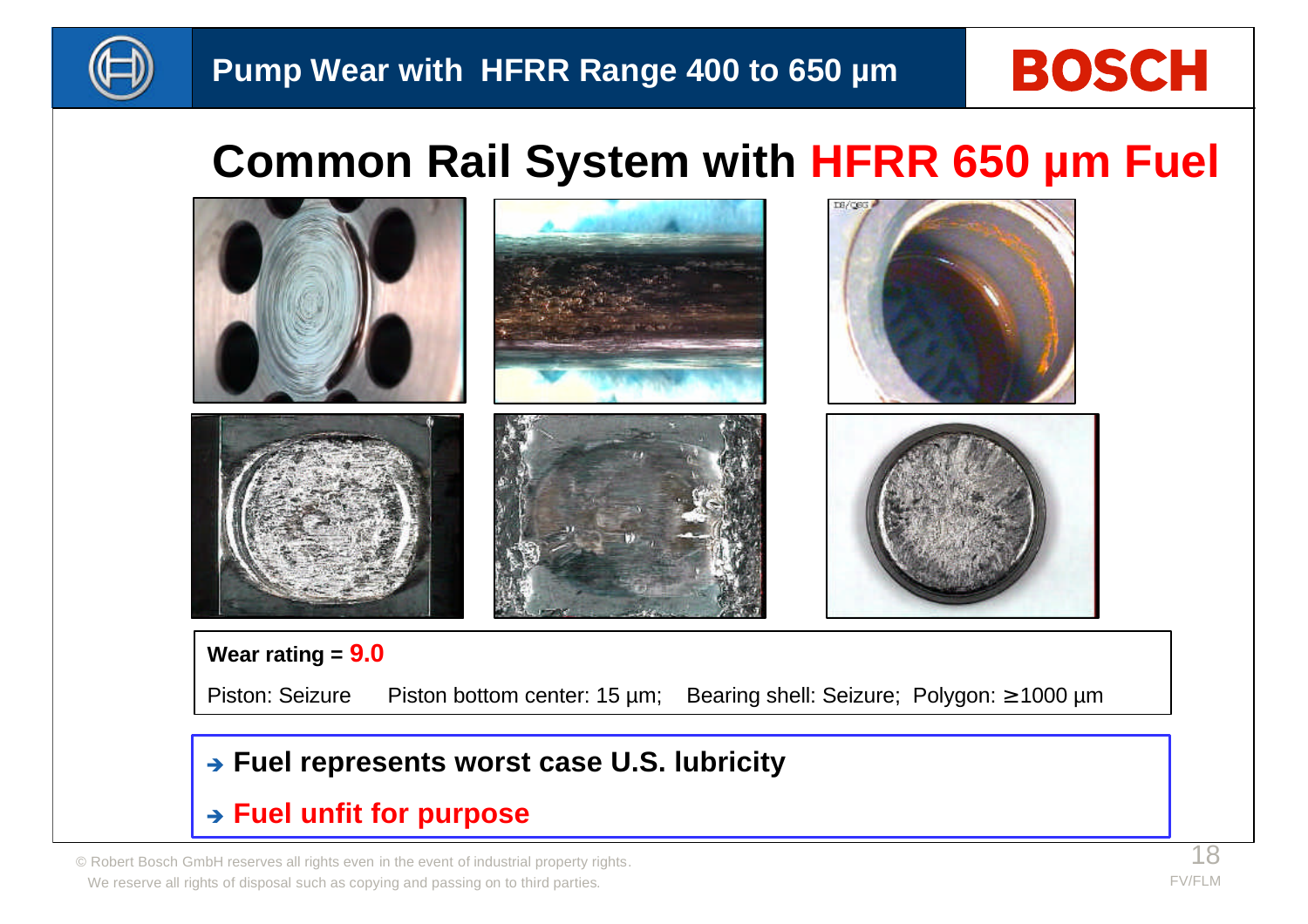

### **Samples from Summer 2002**

| <b>Property</b>             | <b>Unit</b>       | <b>U.S.A.</b> | <b>Europe</b> | <b>Assessment of</b>        |
|-----------------------------|-------------------|---------------|---------------|-----------------------------|
|                             |                   |               | (EN 590)      | <b>U.S.A. Quality</b>       |
| Density                     | kg/m <sup>3</sup> | 813  863      | 820  845      | wide range                  |
| <b>Viscosity</b>            | c.St. $(40 °C)$   | $2.1$ $3.2$   | 2.04.5        | o.k.                        |
| Dist. 95% vol rec.          | $\rm ^{\circ}C$   | 324  344      | < 360         | o.k.                        |
| <b>Total Aromatic Cont.</b> | $\frac{0}{0}$     | 1646          | n.a.          | many high numbers           |
| Cetane No.                  |                   | 44  57        | > 51          | many low numbers            |
| Sulphur                     | mg/kg             | 23416         | < 350         | not o.k. for aftertreatment |
| Water                       | mg/kg             | 42  96        | < 200         | o.k.                        |
| <b>Total Contamination</b>  | mg/kg             | 0.83.1        | < 24          | some high numbers           |
| (particulates)              |                   |               |               | (EN590 limit too high)      |
| Lubricity                   | $µm$ (HFRR 60C)   | 351  648      | < 460         | 80% of samples $>$ 460 µm   |
| Alcohol                     | $%$ vol.          | < 0.1         | n.a.          | o.k.                        |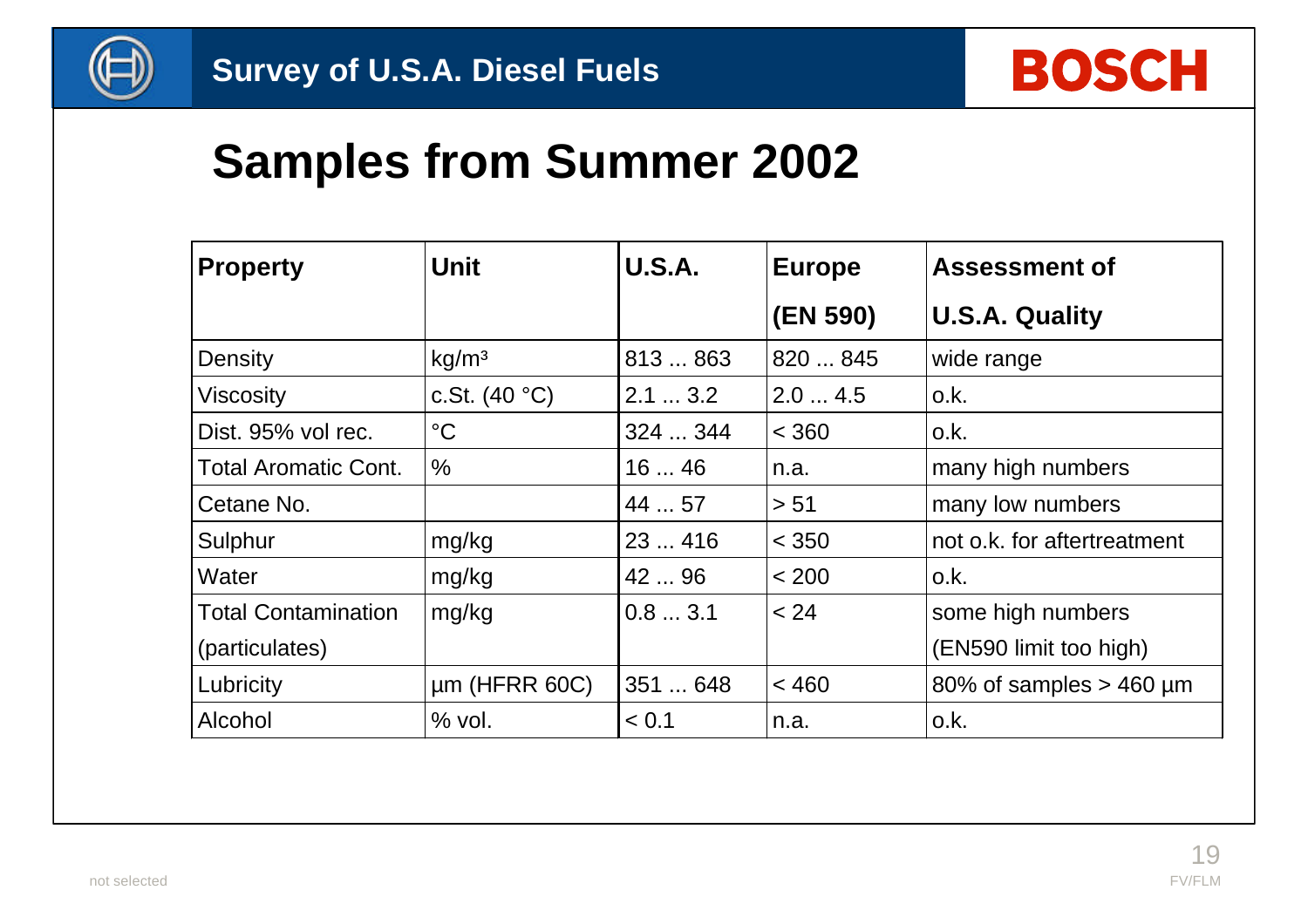

## **NO<sup>x</sup> and PM Reduction with CN 55 and 80 Fuels**



© Robert Bosch GmbH reserves all rights even in the event of industrial property rights.  $20$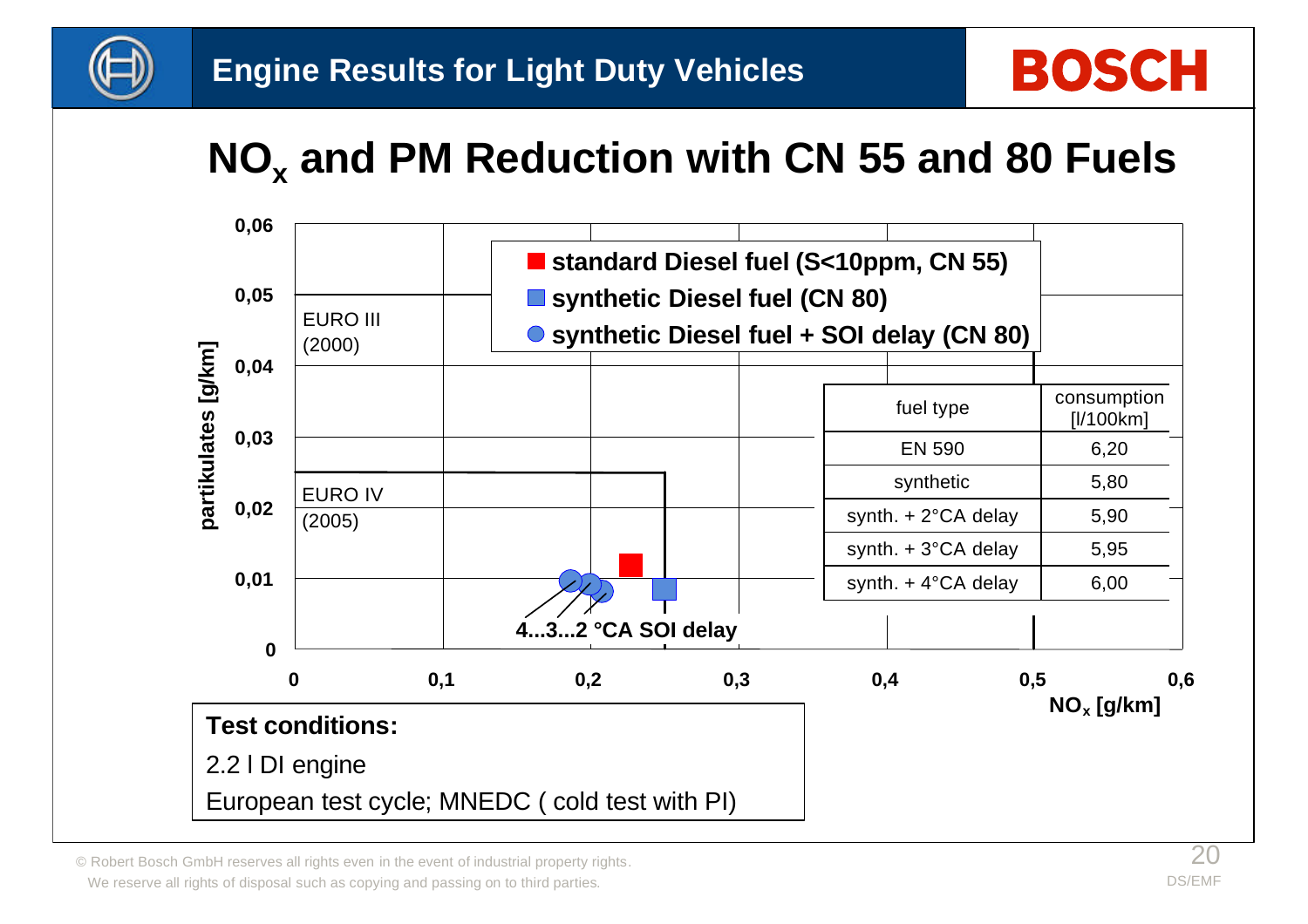



## **NO<sup>x</sup> and PM Reduction with CN 60 Fuels**



6 cyl., 2.4 l, swirl chamber engine U.S.-FTP75 test

© Robert Bosch GmbH reserves all rights even in the event of industrial property rights.  $2<sup>1</sup>$ We reserve all rights of disposal such as copying and passing on to third parties.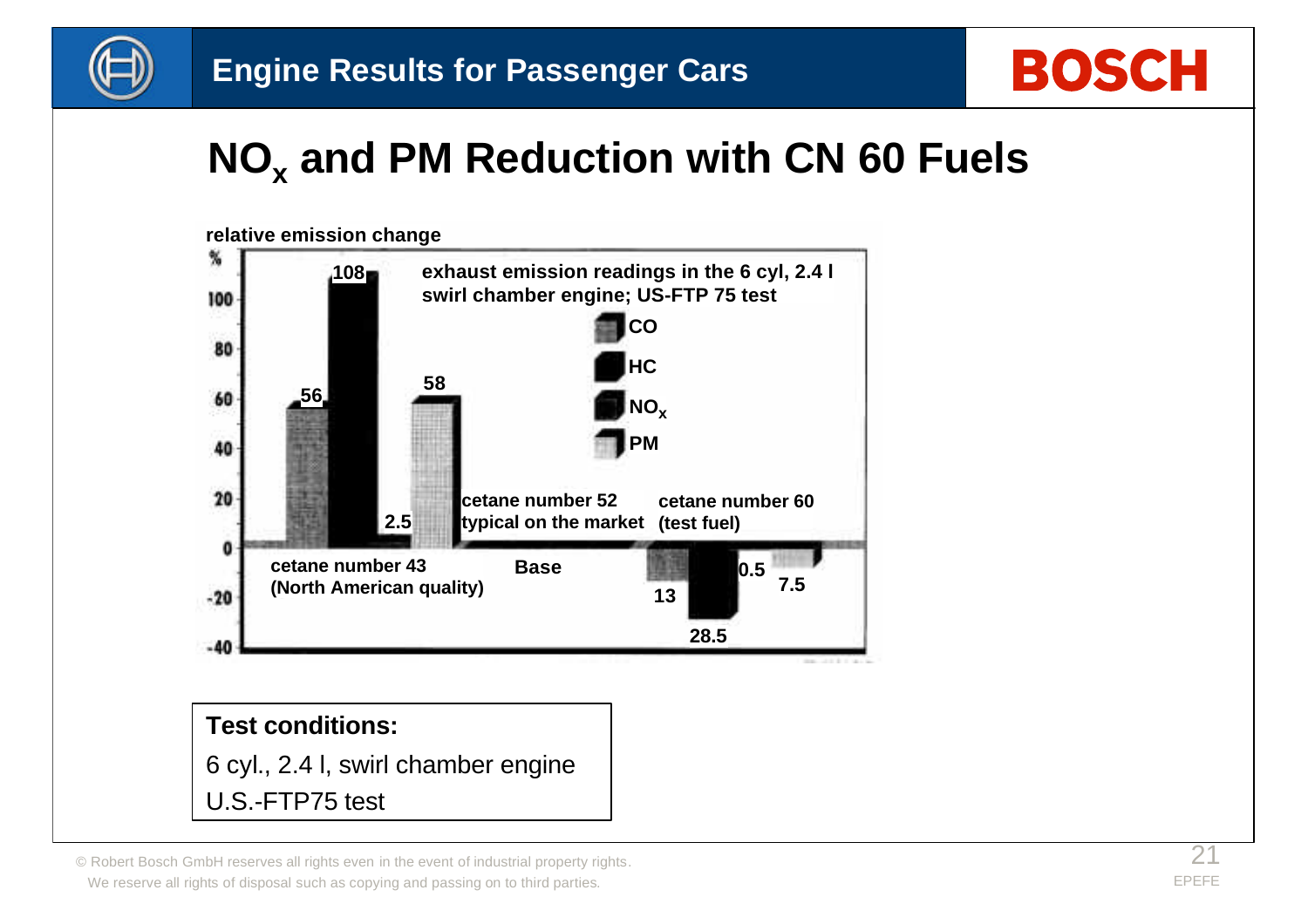

### **Better Trade-offs for Soot/ NO<sup>x</sup> and Fuel Consumption/ NO<sup>x</sup> with CN 52 ® 59 Fuels**



© Robert Bosch GmbH reserves all rights even in the event of industrial property rights.  $22$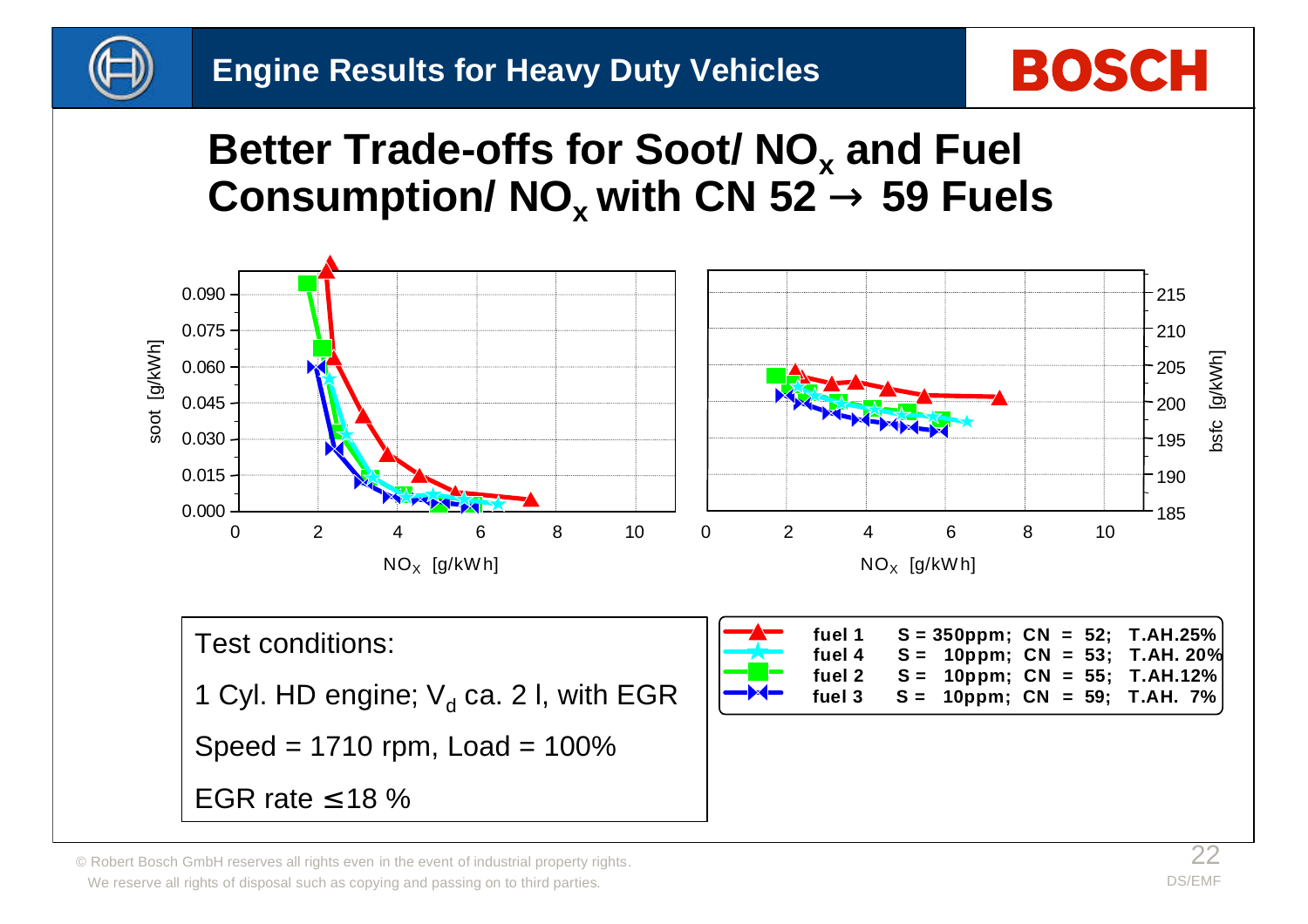



## Reasoning for HFRR

- $\rightarrow$  HFRR is an adequate test method
- $\rightarrow$  HFRR provides **customer satisfaction**
- → **HFRR 460 µm max.** known to prevent field problems
- $\rightarrow$  All high-pressure fuel-lubricated injection systems are exceedingly lubricity-sensitive

 **and require clean fuels** (no free water and/or contamination)

- $\rightarrow$  Common-rail and Rotary pumps require the same level of lubricity
- → Lubricity specification in ASTM D975 needed **ASAP**
- → **Spec.** should not exceed HFRR: WS1.4 **£** 460 µm (ISO 12156-1)
- **→ Bosch and DFIE industry willing to** 
	- <sup>l</sup> **share and validate experience**
	- <sup>l</sup> **offer more tests and**
	- l **cooperate with regulators (CARB, ...)**

© Robert Bosch GmbH reserves all rights even in the event of industrial property rights.  $23$ We reserve all rights of disposal such as copying and passing on to third parties.